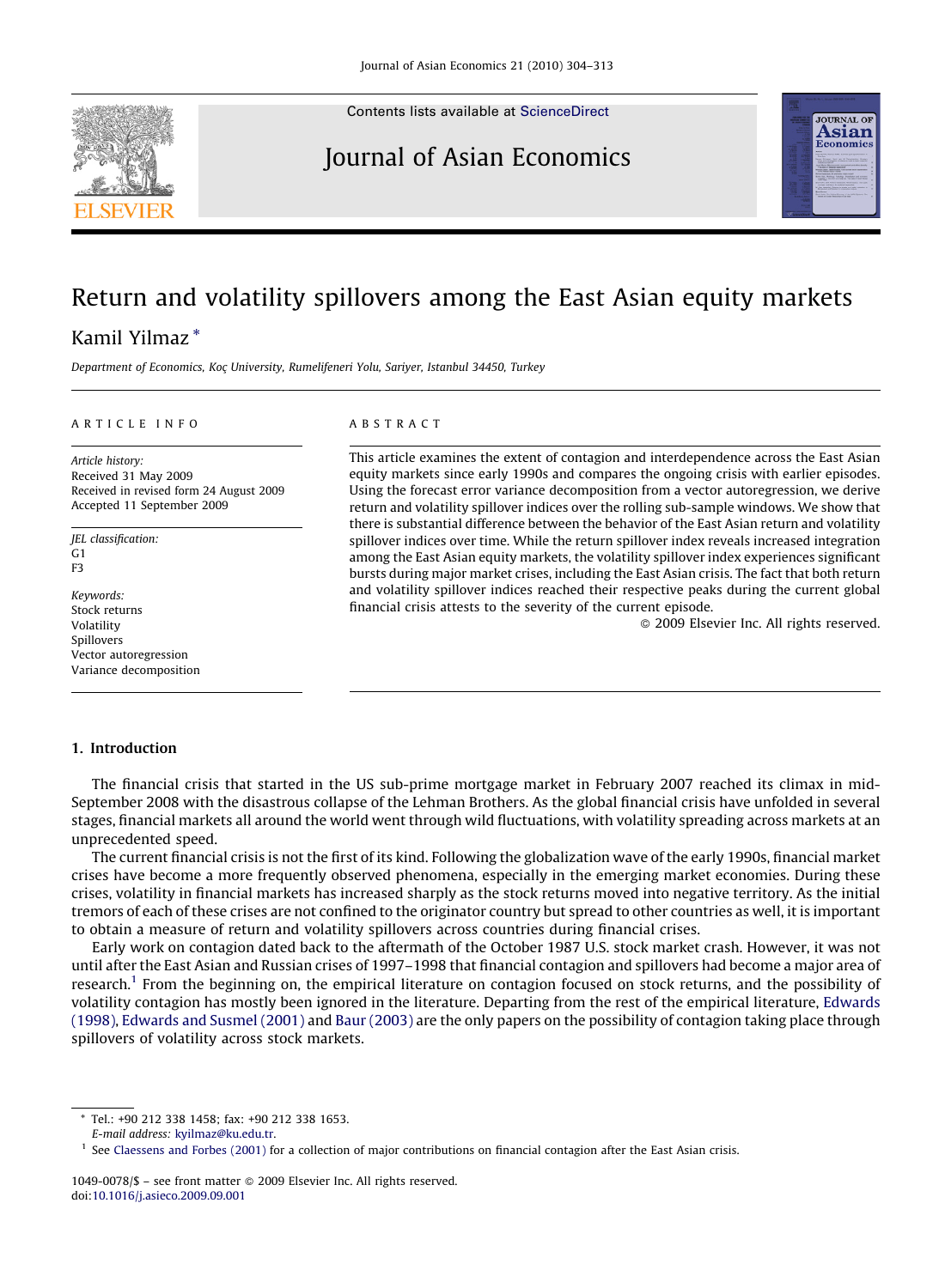Recently, there have been scores of new research papers mostly focusing on how the current financial crisis has spread around the globe.2 Among these [Diebold and Yilmaz \(2009a\)](#page--1-0) proposed a new approach to the analysis of contagion and interdependence across markets. In this paper, we follow in their footsteps. Using separate vector autoregression of returns and range-based volatility estimates for 10 East Asian stock markets, we analyze the differences in the dynamics that drive return and volatility spillovers over time. Variance decomposition analysis of the VAR model allows us to identify spillovers of return and volatility shocks from the indigenous shocks. In order to measure volatility we use efficient range-based volatility estimate that was first proposed by [Garman and Klass \(1980\)](#page--1-0).

In this paper, we focus on major East Asian stock markets only. Over the last two decades, East Asian economies and markets have developed into a powerhouse in the global economy. In addition to attaining a growth rate well above the world average, with their rapidly developing financial markets, the East Asian economies started to play an increasingly influential role in the global financial system. As a consequence, it is interesting to study how the region's markets are affected during different financial crisis episodes since early 1990s and especially during the current global financial crisis.

We apply VAR model and the variance decomposition analysis to 100-week long rolling windows of East Asian stock returns and volatility measures separately. For each window we calculate the contribution of spillovers across markets to the variance of forecast errors. Plotting the total contribution of spillovers in all markets across time we obtain a measure of spillovers across markets. Our approach differs from the main contributions to the literature on financial contagion (such as [Forbes & Rigobon, 2002](#page--1-0), and papers in [Claessens & Forbes, 2001](#page--1-0)) in several respects. We do not test for contagion before and/ or after major crisis episodes, the beginning and ending dates of which are determined exogenously. Instead, using a rolling window framework enables us to account for major changes in the return and volatility spillovers separately by plotting the return and volatility spillover indices.

Our empirical results show that there is substantial difference between the behavior of the East Asian return and volatility spillover indices over time. While the return spillover index reveals increased integration among the East Asian equity markets, the volatility spillover index experiences significant bursts during major market crises, including the East Asian crisis. The fact that during the current global financial crisis the return spillover index experienced its most significant burst since 1990s along with the volatility spillover index and both indices reached their respective peaks attests to the severity of the current financial crisis episode.

Section 2 briefly motivates and describes the spillover index methodology, which is based on variance decompositions of forecast errors obtained from a vector autoregression. In Section [3](#page--1-0) we use the spillover index methodology to assess East Asian stock return and volatility spillovers since 1992. In this section, we showed that our results are robust to alternative orderings and also to the inclusion of Chinese, Indian and American equity markets in the analysis. In Section [4](#page--1-0) we summarize our results.

#### 2. Measuring return and volatility spillovers

In this section, we describe the spillover index methodology proposed by [Diebold and Yilmaz \(2009a\)](#page--1-0), which we use to measure return and volatility spillovers in East Asia.<sup>3</sup>

In a nutshell, we model the stock market returns (or volatilities) as an N-variable vector autoregression (VAR). For each stock market i we add the shares of its forecast error variance due to shocks in other stock market j, for all  $j \neq i$ . Then we sum across all  $i = 1, \ldots, N$  to obtain the spillover index. In other words, the spillover index is equal to the sum of all non-diagonal elements in the forecast error variance matrix.

Now let us describe how we obtain the spillover index in some detail. First consider the covariance stationary pth-order N-variable VAR,

$$
x_t = \sum_{i=1}^p \Phi_i x_{t-i} + \varepsilon_t,
$$
\n(1)

where  $x_t$  = ( $x_{1,t},...,x_{N,t}$ )',  $\Phi$  is a NxN parameter matrix and the vector of error terms  $\varepsilon$  has zero mean and the covariance matrix  $\Sigma$ . In our framework, x will be either a vector of stock returns or a vector of stock return volatilities. Assuming that VAR system is covariance stationary, its moving average representation exists and is given by

$$
x_t = \sum_{i=0}^{\infty} A_i \varepsilon_{t-i} \tag{2}
$$

where the NxN coefficient matrices  $A_i$  obey the recursion  $A_i$  =  $\Phi_1A_{i-1}$  +  $\Phi_2A_{i-2}$  +  $\cdots$  +  $\Phi_pA_{i-p}$  with  $A_0$  being an NxN identity matrix and  $A_i = 0$  for  $i < 0$ .

<sup>&</sup>lt;sup>2</sup> See for example, [Baur and Fry \(2009\)](#page--1-0), [Dooley and Hutchison \(2009\),](#page--1-0) [Frank and Hesse \(2009\),](#page--1-0) and [IMF \(2008\)](#page--1-0).

<sup>&</sup>lt;sup>3</sup> Rather than just limiting the analysis to the measurement of total spillovers, [Diebold and Yilmaz \(2008\)](#page--1-0) use generalized VAR approach proposed by [Pesaran and Shin \(1998\)](#page--1-0) to obtain measures of directional spillovers across asset markets over time.